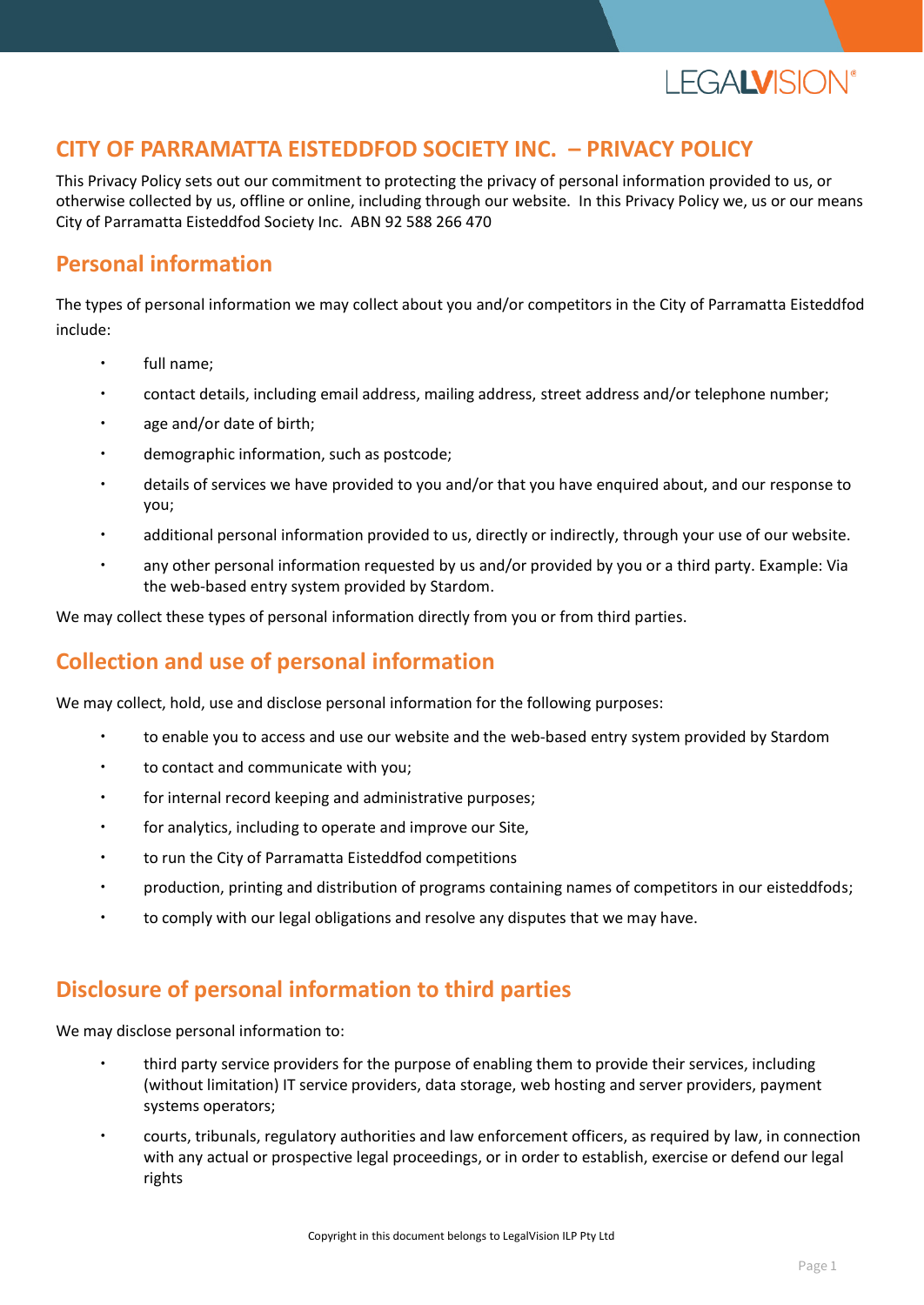

- third parties who assist us in providing information to you. Example: "Stardom" entry system and the printer of the program.
- third parties to collect and process data, such as Stardom or other relevant businesses.

# **Your rights and controlling your personal information**

**Choice and consent**: Please read this Privacy Policy carefully. By providing personal information to us, you understand we will collect, hold, use and disclose your personal information in accordance with this Privacy Policy. You do not have to provide personal information to us, however, if you do not, it may affect your use of this Site or the services offered on or through it.

**Information from third parties**: If we receive personal information about you from a third party, we will protect it as set out in this Privacy Policy. If you are a third party providing personal information about somebody else, you represent and warrant that you have such person's consent to provide the personal information to us.

**Restrict**: You may choose to restrict the collection or use of your personal information.

**Access**: You may request details of the personal information that we hold about you. An administrative fee may be payable for the provision of such information.

**Correction**: If you believe that any information we hold about you is inaccurate, out of date, incomplete, irrelevant or misleading, please contact us using the details below. We will take reasonable steps to correct any information found to be inaccurate, incomplete, misleading or out of date.

**Complaints**: If you believe that we have breached the Australian Privacy Principles and wish to make a complaint, please contact us using the details below and provide us with full details of the alleged breach. We will promptly investigate your complaint and respond to you, in writing, setting out the outcome of our investigation and the steps we will take to deal with your complaint.

**Unsubscribe**: To unsubscribe from our e-mail database or opt-out of communications, please contact us using the details below.

# **Storage and security**

We are committed to ensuring that the personal information we collect is secure. In order to prevent unauthorised access or disclosure, we have put in place suitable physical, electronic and managerial procedures to safeguard and secure the personal information and protect it from misuse, interference, loss and unauthorised access, modification and disclosure.

We cannot guarantee the security of any information that is transmitted to or by us over the Internet. The transmission and exchange of information is carried out at your own risk. Although we take measures to safeguard against unauthorised disclosures of information, we cannot assure you that the personal information we collect will not be disclosed in a manner that is inconsistent with this Privacy Policy.

# **Cookies and web beacons**

We may use cookies on our Site from time to time. Cookies are text files placed in your computer's browser to store your preferences. Cookies, by themselves, do not tell us your email address or other personally identifiable information. However, they do allow third parties, such as Google and Facebook, to cause our advertisements to